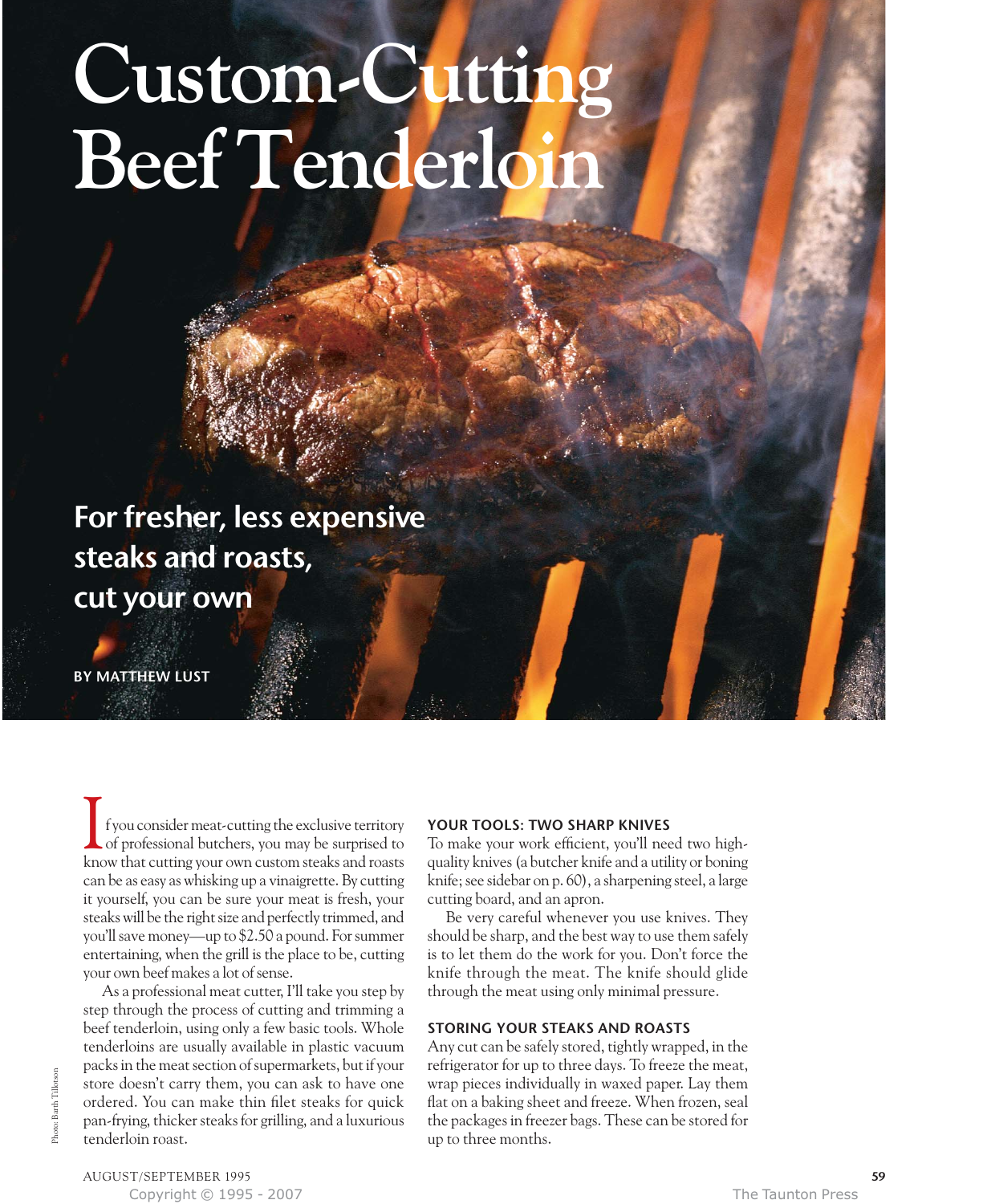#### **TRIMMING A WHOLE TENDERLOIN**

Begin by opening the plastic bag, draining off any excess liquid, and placing the tenderloin on the cutting board with the fat side facing up.



#### **KNIVES THAT MAKE THE CUT**

I like to use knives that have a curved profile because they do some of the work for me. When I pull the knife, the curved blade forces its way deeper into the meat and makes a clean slice. Knives with a straight back also work, but they take a little more pressure on your part. Never use a serrated edge to cut meat: the meat will be sawed and shredded instead of sliced.

When you're working with any large piece of meat, you need a long carving knife to make the initial cuts. For trimming fat and other detail work where you don't need a lot of blade, an easyto-handle small utility knife is best.



1Use a knife to cut tougher fat and sinew. The tech-nique for removing fat is a matter of pulling and cutting. Start at the thinner end of the tenderloin. Hold the layer of fat and silver membrane taut, and slice it off with a boning knife.



2 Use your fingers to pull off the soft fat. Peel and pull the soft and crumbly fat until most of it is removed.

The tenderloin doesn't need to be fat-free when you start cutting steaks, but remove enough so that you have a clear view of the meat and of the place where you want to make your first cut.

#### **CUTTING A WHOLE TENDERLOIN**

The tenderloin can be cut into steaks (filet steaks and smaller filet mignons) and also into roasts, such as the classic Châteaubriand (a 5-inch roast cut from the center of the tenderloin) or a larger roast that needs trussing. Tenderloin is also excellent when cut into thin strips for stir-fries.



**1** Measure and then cut a steak. Before cutting any-<br>thing, use a ruler to measure your thumb from the tip of the nail down. Note where the  $\frac{1}{2}$ ,  $\frac{3}{4}$ , and 1-inch marks are so you can use your thumb as a guide to cut your steaks consistently. For a filet steak, start at the tenderloin's thick end, measure off about an inch and slice through the meat, using a few clean strokes. Do not saw back and forth. Cut smaller filet mignons from the thin end of the tenderloin.



2 Use your fingers for the final trim. Tenderloin steaks should have little fat on them. After cutting, just pull away any remaining fat.